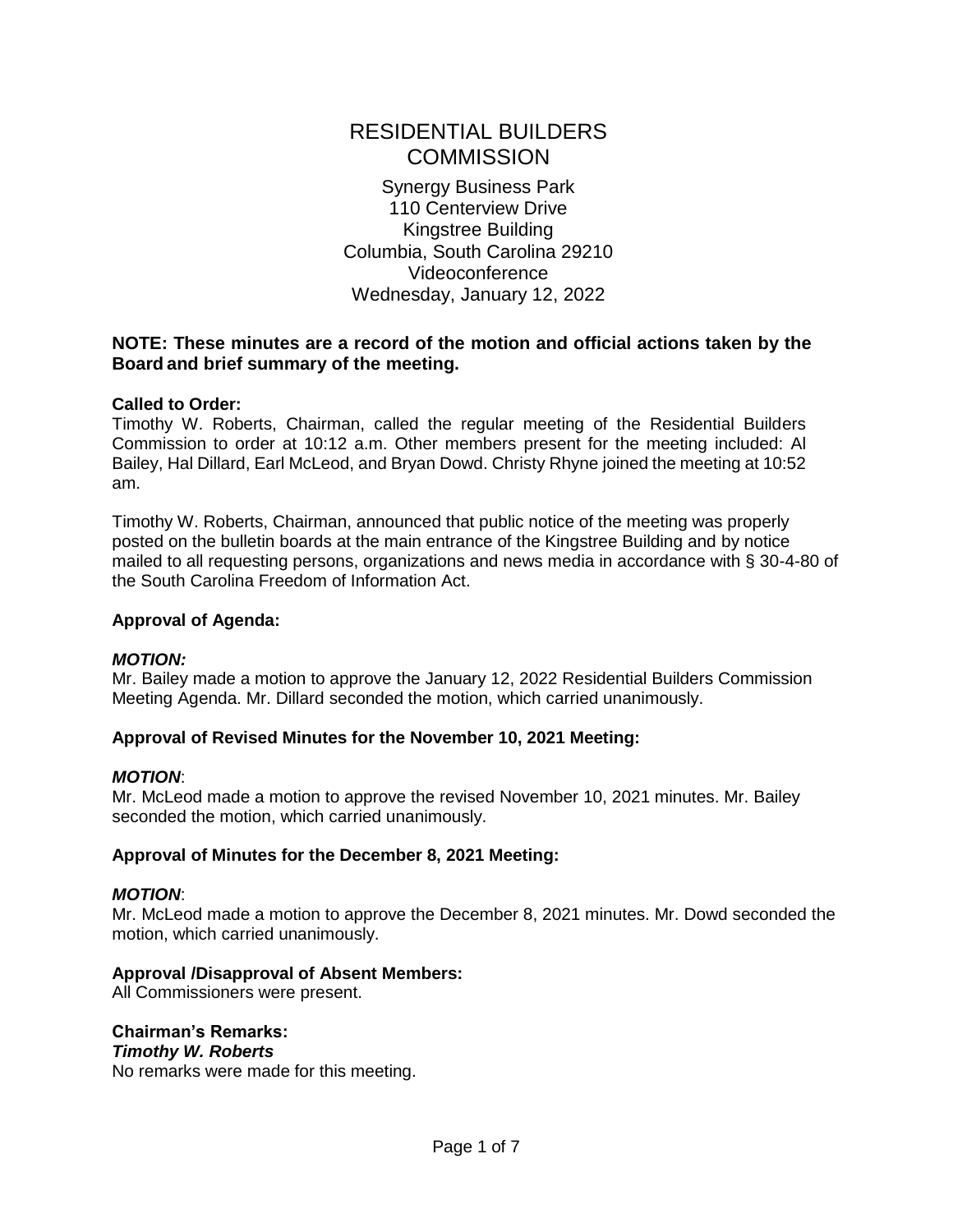# **Initial Applications:**

## *Nicholas Constantine Moses*

The Commission held an application review regarding Nicholas Constantine Moses. Mr. Moses appeared before the Commission, waived his right to counsel, and presented a witness, Mr. Carl Moses, for testimony.

*MOTION*: Mr. Bailey made a motion to approve Mr. Moses to sit for the exam. Mr. Dillard seconded the motion, which carried unanimously.

#### *Aleksey Gossen*

The Commission held an application review regarding Aleksey Gossen. Mr. Gossen appeared before the Commission, waived his right to counsel, and presented a witness, his wife, Mrs. Gossen, for testimony.

#### *MOTION*:

Mr. McLeod made a motion to approve Mr. Gossen to sit for the exam. Mr. Dillard seconded the motion, which carried unanimously.

#### *Kevin D. Martin*

The Commission held an application review regarding Kevin D. Martin. Mr. Martin appeared before the Commission and waived his right to counsel.

#### *MOTION*:

Mr. Bailey made a motion to deny Mr. Martin to sit for the exam due to lack of experience. Mr. Dillard seconded the motion, which carried unanimously.

#### *William John McCourt*

The Commission held an application review regarding William John McCourt. Mr. McCourt appeared before the Commission and waived his right to counsel. Mr. McCourt testified that he received his license with Contractors Licensing Board (CLB) in November. The Commission determined that Mr. McCourt meets the experience and technical exam requirements for a restricted residential builders license (no mechanicals) as a result of the CLB license.

# *MOTION*:

No action was taken.

#### *Jossye Anthony Reyes*

The Commission held an application review regarding Jossye Anthony Reyes. Mr. Reyes appeared before the Commission and waived his right to counsel.

#### *MOTION*:

Mr. Dowd made a motion to approve Mr. Reyes to sit for the exam. Mr. Bailey seconded the motion, which carried unanimously.

#### *Vladimir Popko*

The Commission held an application review regarding Vladimir Popko. Mr. Popko appeared before the Commission and waived his right to counsel. During Mr. Popko's testimony, wherein he disclosed that he had a contractor's license issued by the State of North Carolina, the Commission determined that he met experience and technical exam requirements for a restricted builders license (no mechanicals) through reciprocity with North Carolina.

#### *MOTION*:

No action was taken.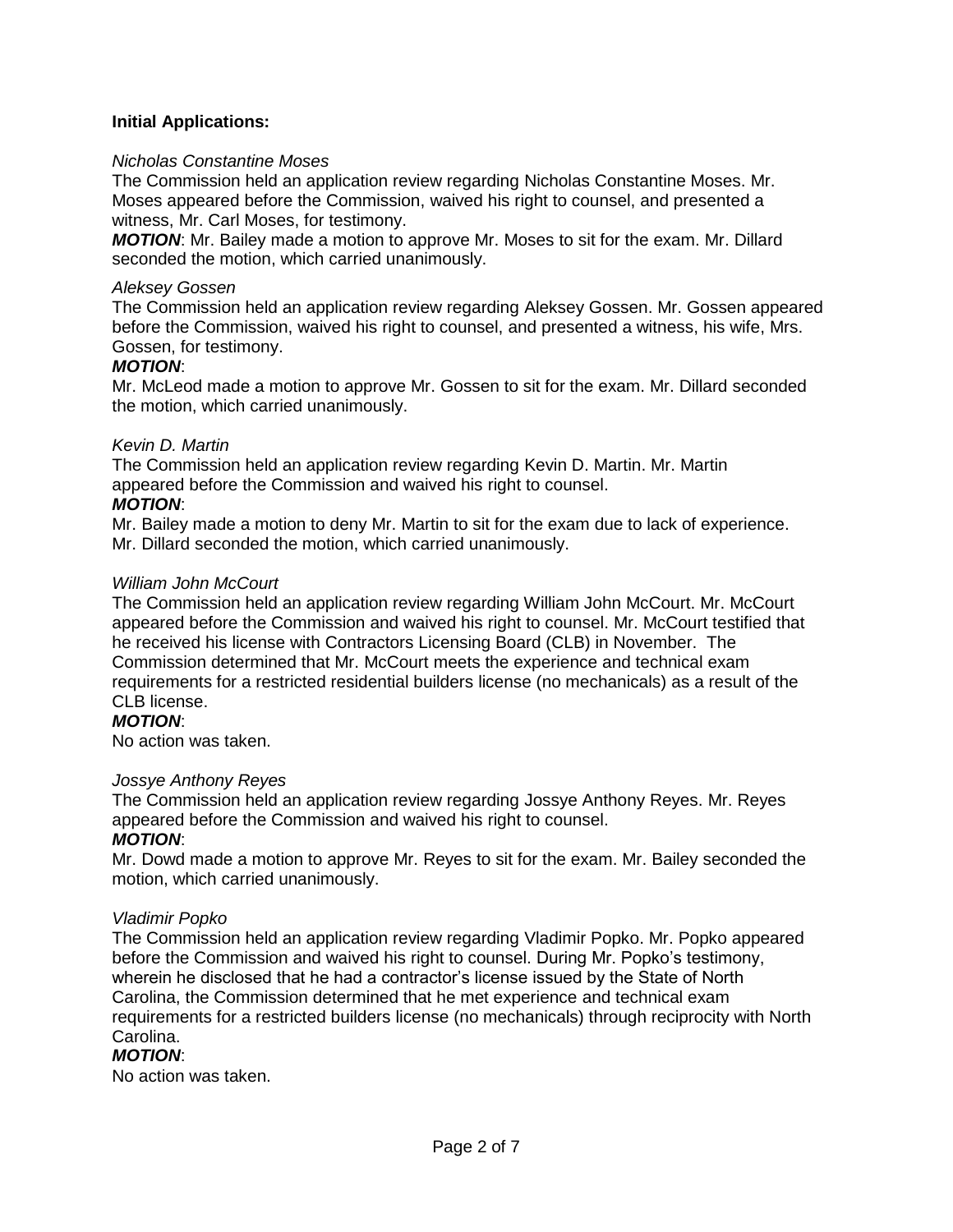# *Anthony L. O'Geen*

The Commission held an application review regarding Anthony L. O'Geen. Mr. O'Geen appeared before the Commission and waived his right to counsel.

#### *MOTION*:

Mrs. Rhyne made a motion to approve Mr. O'Geen to sit for the exam. Mr. Dillard seconded the motion, which carried unanimously.

#### *Shea M. Sommerville*

The Commission held an application review regarding Shea M. Sommerville. Mr. Sommerville appeared before the Commission and waived his right to counsel.

#### *MOTION*:

Mr. Dillard made a motion to approve Mr. Sommerville to sit for the exam. Mr. Dowd seconded the motion, which carried unanimously.

#### *Victor Colon*

The Commission held an application review regarding Victor Colon. Mr. Colon appeared before the Commission and waived his right to counsel.

#### *MOTION*:

Mr. Bailey made a motion to approve Mr. Colon to sit for the exam. Mrs. Rhyne seconded the motion, which carried unanimously.

#### *Richard Victor Priegel*

The Commission held an application review regarding Richard Victor Priegel. Mr. Priegel appeared before the Commission and waived his right to counsel.

#### *MOTION*:

Mr. McLeod made a motion to approve Mr. Priegel to sit for the exam. Mr. Dillard seconded the motion, which carried unanimously.

#### *Robert David Proffitt*

The Commission held an application review regarding Robert David Proffitt. Mr. Proffitt appeared before the Commission and waived his right to counsel.

#### *MOTION*:

Mr. McLeod made a motion to approve Mr. Proffitt to sit for the exam. Mrs. Rhyne seconded the motion, which did not carry unanimously. Mr. Dowd opposed.

# *Karl F. Rammler*

The Commission held an application review regarding Karl F. Rammler. Mr. Rammler appeared before the Commission with counsel, Ms. Tracey Perlman. *MOTION*:

Mrs. Rhyne made a motion to approve Mr. Rammler to sit for the exam. Mr. Dowd seconded the motion, which carried unanimously.

#### *Carlos Beltran Acosta*

The Commission held an application review regarding Carlos Beltran Acosta. Mr. Acosta appeared before the Commission and waived his right to counsel.

# *MOTION*:

Mr. Dowd made a motion to approve Mr. Acosta to sit for the exam. Mrs. Rhyne seconded the motion, which did not carry unanimously. Mr. Bailey opposed.

# *John Kevin Clark*

The Commission held an application review regarding John Kevin Clark. Mr. Clark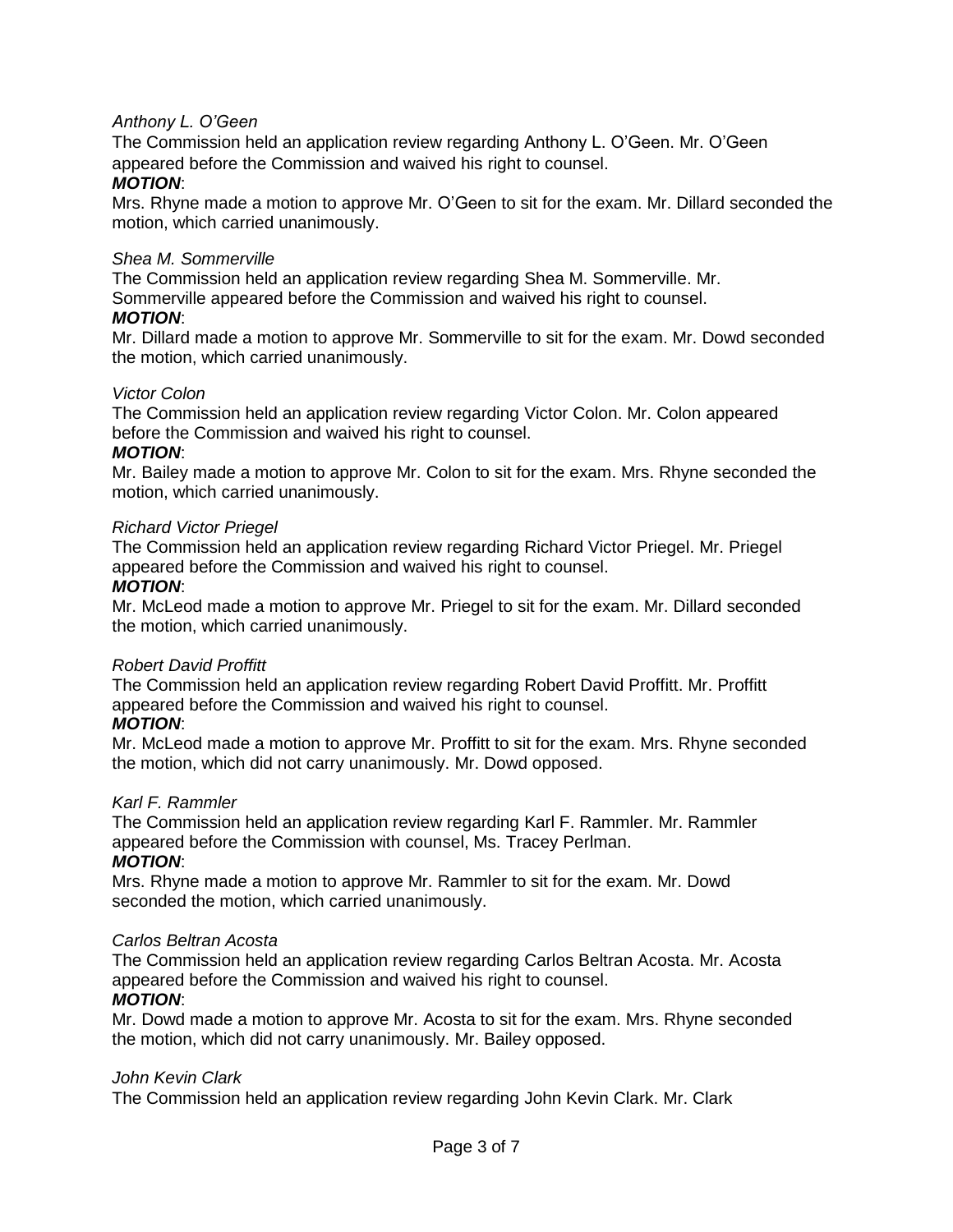appeared before the Commission and waived his right to counsel. *MOTION*:

Mr. Dowd made a motion to approve Mr. Clark to sit for the exam. Mr. Bailey seconded the motion, which carried unanimously.

# *Harrison G. Kloth*

The Commission held an application review regarding Harrison G. Kloth. Mr. Kloth appeared before the Commission and waived his right to counsel. *MOTION*:

Mrs. Rhyne made a motion to approve Mr. Kloth to sit for the exam. Mr. McLeod seconded the motion, which carried unanimously.

# *Jesse Allen Mouring*

The Commission held an application review regarding Jesse Allen Mouring. Mr. Mouring appeared before the Commission and waived his right to counsel.

#### *MOTION*:

Mr. Bailey made a motion to approve Mr. Mouring to sit for the exam. Mrs. Rhyne seconded the motion, which carried unanimously.

#### *Svetlana Blotner*

The Commission held an application review regarding Svetlana Blotner. Ms. Blotner appeared before the Commission and waived her right to counsel.

#### *MOTION*:

Mr. McLeod made a motion to deny Ms. Blotner to sit for the exam. Mrs. Rhyne seconded the motion, which carried unanimously.

# *Alexander A. Cheatham*

The Commission held an application review regarding Alexander A. Cheatham. Mr. Cheatham appeared before the Commission and waived his right to counsel. *MOTION*:

Mr. Dillard made a motion to approve Mr. Cheatham to sit for the exam. Mrs. Rhyne seconded the motion, which carried unanimously.

#### *Robert Maurice Edwards*

The Commission held an application review regarding Robert Maurice Edwards. Mr. Edwards appeared before the Commission and waived his right to counsel.

# *MOTION*:

Mr. Dillard made a motion to approve Mr. Edwards to sit for the exam. Mrs. Rhyne seconded the motion, which carried unanimously.

#### *Yvin Donald LeBlanc*

The Commission held an application review regarding Yvin Donald LeBlanc. Mr. LeBlanc appeared before the Commission and waived his right to counsel.

# *MOTION*:

Mr. Bailey made a motion to approve Mr. LeBlanc to sit for the exam. Mr. Dillard seconded the motion, which carried unanimously.

# *Michael Nunes*

The Commission held an application review regarding Michael Nunes. Mr. Nunes appeared before the Commission and waived his right to counsel. *MOTION*: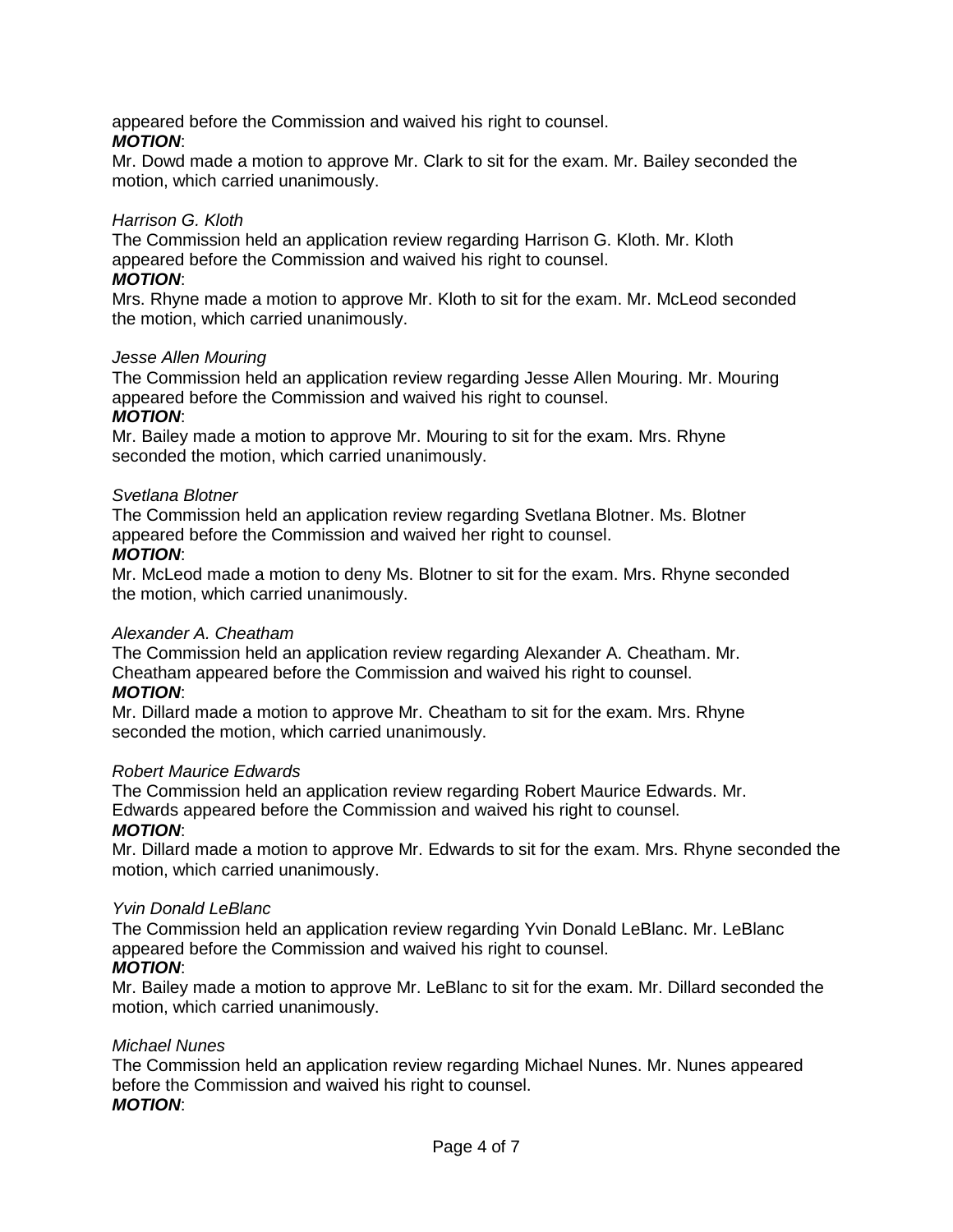Mr. Dillard made a motion to approve Mr. Nunes to sit for exam. Mr. Dowd seconded the motion, which did not carry unanimously. Mr. McLeod opposed.

## *Jameek Williams*

The Commission held an application review regarding Jameek Williams. Mr. Williams appeared before the Commission and waived his right to counsel.

# *MOTION*:

Mr. Dowd made a motion to allow Mr. Williams a Specialty Registration with the condition that he maintain a \$5000 Bond on file at all times. Mr. Bailey seconded the motion, which did not carry unanimously. Mr. Dillard abstained.

#### *Edward Lamar Bruce*

The Commission held an application review regarding Edward Lamar Bruce. Mr. Bruce appeared before the Commission and waived his right to counsel.

#### **Executive Session** *MOTION:*

Mr. Dillard made a motion to go into Executive Session for legal advice. Mrs. Rhyne seconded the motion, which carried unanimously.

#### **Return from Executive Session** *MOTION:*

Mr. Bailey made a motion to return from Executive Session. Mrs. Rhyne seconded the motion, which carried unanimously.

# *MOTION*:

Mr. Bailey made a motion to approve Mr. Bruce for renewal of his Home Inspector license. Mr. Dillard seconded the motion, which carried unanimously.

# *Donald J. Keller*

The Commission held an application review regarding Donald J. Keller. Mr. Keller appeared before the Commission and waived his right to counsel.

# *MOTION*:

Mr. Bailey made a motion to deny Mr. Keller to sit for the exam. Mr. Dillard seconded the motion, which carried unanimously.

#### **Noah Walstrom: Introduction of Home Inspection Pre-licensing Course from InspectionGo Academy:**

Commission will review the course contents and consider approval at the next Commission Meeting on February 9, 2022.

# *MOTION*:

Mrs. Rhyne made a motion to postpone this matter until next month. Mr. Bailey seconded the motion, which carried unanimously.

# **Hearing Officer Recommendations:**

- *1. James K. Palmer Case No. 2019-688*
	- Mr. Bailey, who served as the hearing officer, recused himself and Mr. Roberts, who is acquainted with the Respondent, also recused himself. *MOTION:*

Mr. Dowd made a motion to adopt the Hearing Officer Recommendation. Mr. Dillard seconded the motion, which did not carry unanimously. Mr. McLeod opposed.

# **Final Order Hearings Report on Accepted Hearing Officer Recommendations:**

*Mr. Charlie Gwynne, Office of Disciplinary Counsel*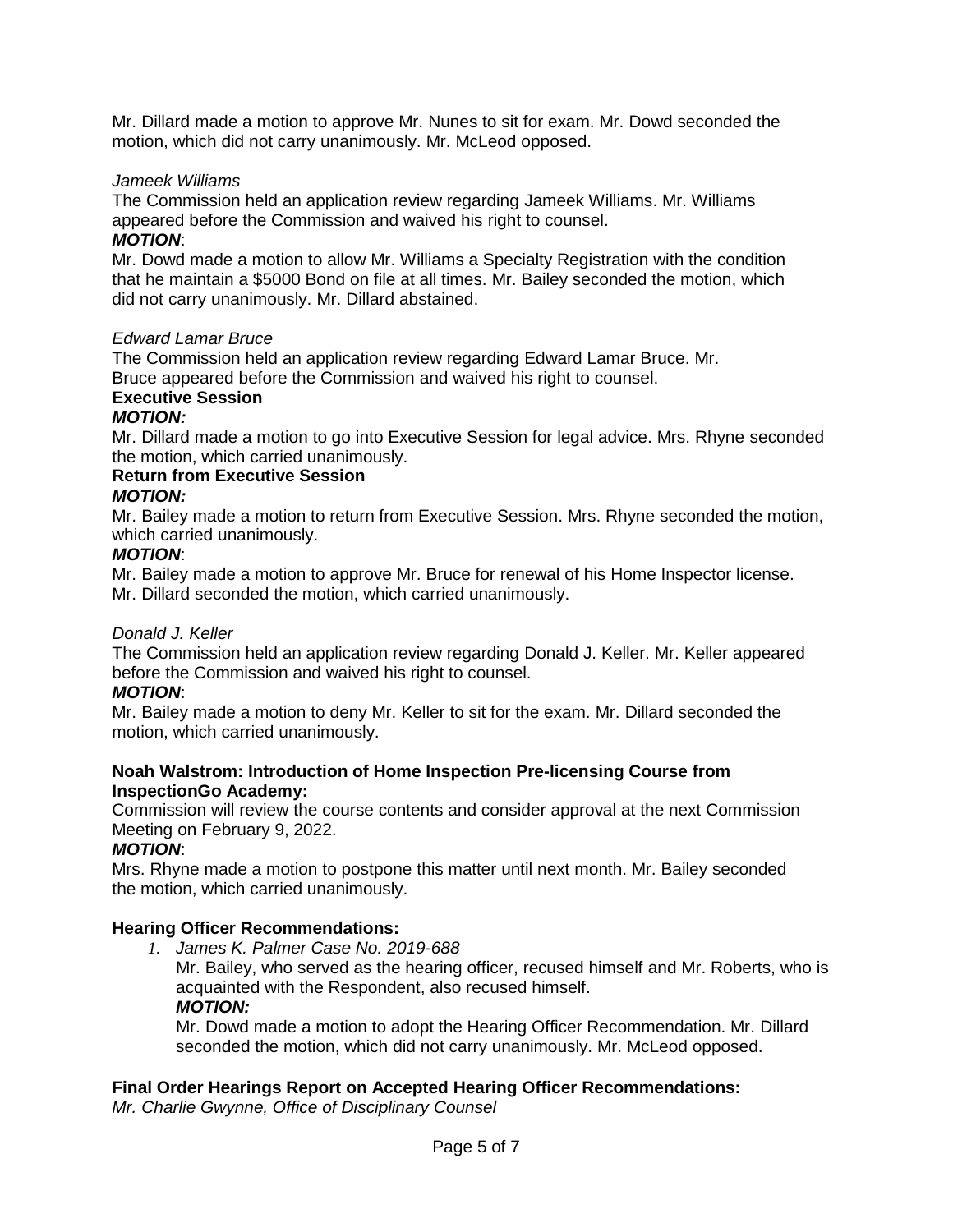Mr. Charlie Gwynne presented the report to the Commission.

*Meritage Homes of the Carolinas Case No. 2017-493*

*Carey L. Palmer Case No. 2018-82*

Mr. Bailey, who served as the hearing officer in both cases, recused himself. *MOTION:*

Mr. Dowd made a motion to approve the report. Mrs. Rhyne seconded the motion, which carried unanimously.

# **Election of Officers:**

# *MOTION:*

Mr. Dowd made a motion to approve maintaining Mr. Roberts as Chairman and Mr. Bailey as Vice Chairman. Mrs. Rhyne seconded the motion, which carried unanimously.

# **Administrator's Remarks for Information:**

Janet Baumberger, Administrator for the Residential Builders Commission Ms. Baumberger had no remarks.

# **Board Information:**

1. **ODC Report – Mr. Charlie Gwynn:** *Mr. Charlie Gwynn, Office of Disciplinary Counsel* Mr. Gwynn presented the ODC Status Report. He reported the number of cases as of December 23, 2021. **As of December 23, 2021:**

**Open Cases – 108, Pending Hearings & Agreements – 83, Pending Closure – 0, Closed\* – 32, Appeals – 0 \*Closed since last report – 32, Closed since 1/1/2021 - 136**

2. **OIE Report – Mr. Todd Bond:** *Mr. Todd Bond, Chief Investigator of OIE* Mr. Todd Bond presented the OIE report. He reported the number of Investigations as of January 12, 2022. **As of January 12, 2022: Complaints Received – 971 Active Investigations – 226 Closed Cases – 1051**

# **New Business – Mr. Todd Bond:**

- *Mr. Todd Bond, Chief Investigator of OIE*
	- *1.* Recommendation of IRC

# *MOTION*

Mr. Dowd made a motion to approve the Recommendation of IRC. Mrs. Rhyne seconded the motion, which carried unanimously.

*2.* Resolution Guidelines

# *MOTION*

Mr. Bailey made a motion to approve the IRC Resolution Guidelines. Mrs. Rhyne seconded the motion, which carried unanimously.

# **Old Business:**

1. Review Construction Standards:

The South Carolina Home Builders Association ("HBA") previously submitted an updated version of its South Carolina Residential Construction Standards ("Standards"), which